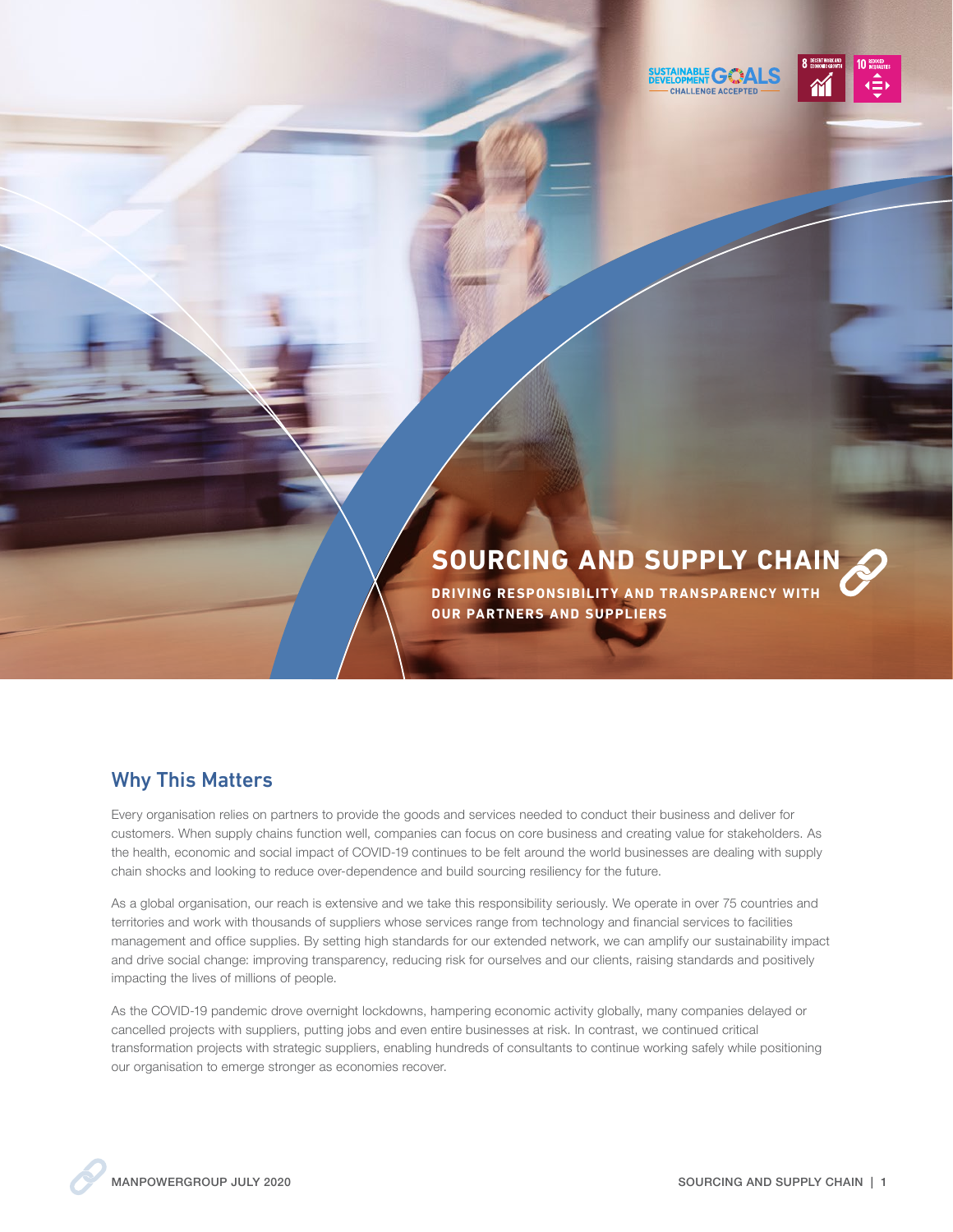## Proud of Our Progress: Where We Are Today

#### **ETHICS AT THE HEART OF OUR DECISIONS**

The [ManpowerGroup Code of Business Conduct and Ethics](https://www.manpowergroup.com/ethics/code-of-business-conduct-and-ethics) outlines our principles and guides our people in selecting business partners: objective selection criteria; guidelines for performing proper due diligence; reinforcement to never allow decisions to be influenced by personal relationships or inappropriate gifts. All of our employees globally train and certify annually on the Code.

#### **SETTING HIGH STANDARDS FOR OUR SUPPLIERS**

Our [Supply Chain Business Partner Policy,](https://www.manpowergroup.com/wcm/connect/8f06ffef-7a67-42f9-83f9-0c7ca9a76c5c/Supply%2BChain%2BPolicy.pdf?MOD=AJPERES&CVID=mR5Y9oX) communicated to all our sourcing professionals worldwide and available on our corporate website, outlines our requirement that business partners be committed to principles, culture and values aligning with our own commitment to ethical, responsible and sustainable business.

We expect supply chain partners to adhere to our [Supplier Code of Conduct,](https://www.manpowergroup.com/wcm/connect/8f06ffef-7a67-42f9-83f9-0c7ca9a76c5c/Supply%2BChain%2BPolicy.pdf?MOD=AJPERES&CVID=mR5Y9oX) which is based on the United Nations Global Compact, the ILO Declaration on Fundamental Principles and Rights at Work and the Athens Ethical Principles. The Supplier Code clearly outlines standards for legal compliance, employment practices, client and customer value, sustainable communities, environmental practices and business integrity. We communicate the Supplier Code during the proposal and/or supplier onboarding process and expect suppliers to positively declare their commitment to abide by these principles.

#### **ZERO TOLERANCE AND ANYTIME ANYWHERE REPORTING**

We have a zero-tolerance policy on forced labour, child labour, human trafficking and abusive treatment of workers. All suppliers are held to the strictest standards of compliance. We will not knowingly do business with any company that benefits in any way from the trafficking or abusive treatment of workers.

We provide a global, 24-hour [Ethics Hotline](https://www.manpowergroup.com/ethics/business-ethics-hotline) for employees, suppliers and the public to report concerns or suspected violations of our Code and other policies. Reports received via the Hotline are reported to the Board of Directors, thoroughly investigated and resolved at the most appropriate level.

### Ambitious for Improvement: What Next

Partnering with EcoVadis, a global provider of business sustainability ratings, we are assessing our practices in key markets and aim to achieve Gold or Silver ratings in 30 countries. To date more than 20 countries have been assessed, with most rated Gold or Silver on sustainable procurement.

In two of our largest markets – North America and France – we have developed additional tools that help assess risks inherent with particular categories of services, such as technology and real estate, and determine when additional actions and assurances are required before engaging in supplier relationships. We are now looking to expand the use of these tools to additional markets and supplier categories to further mitigate risk.